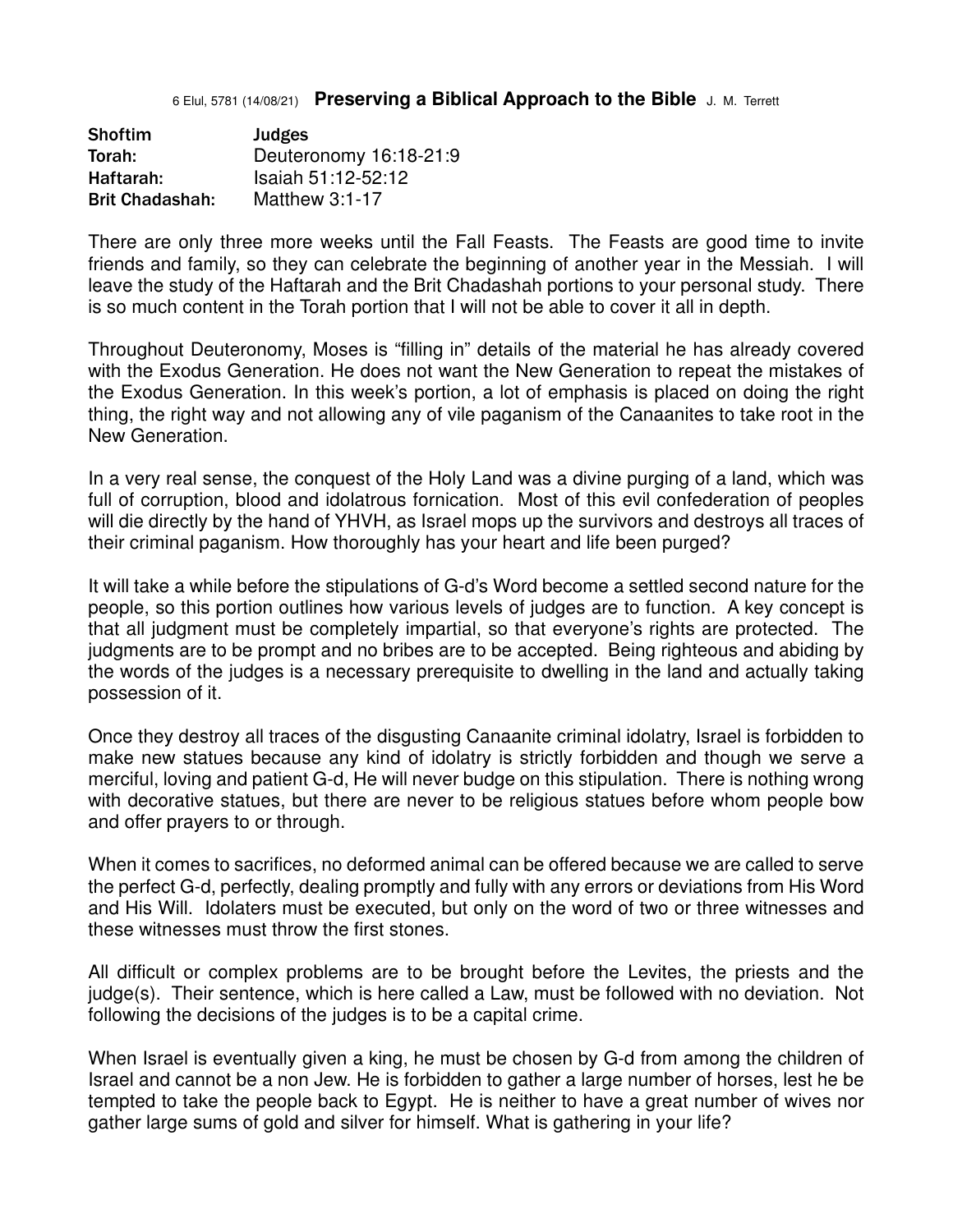The King must write a personal copy of these Laws and study them daily so that he always fears the L-RD and puts into practise all the words of all the laws and statutes of YHVH. He must never turn away from the Laws and never consider himself as above his people.

When a Levite buys a home outside of the 48 levitical cities, he should get full price from the sale of this home and as the Levite is likely not the original owner of the home, it does not return to him at the Jubilee.

All forms of witchcraft and sorcery are strictly forbidden, from burning your children to the gods, to trying to contact the dead or predict the future. G-d is not to be treated as a force which can be controlled or manipulated by any means of magic. Spiritual shortcuts through magic rituals is an abomination which is strictly forbidden. It remains forbidden today.

When the portion discusses the coming Prophet, we understand that this is just another name for the Messiah. He will say what has not yet been said and do that which has not yet been done. He is to be Jewish and will resemble Moses. He will not be a member of either the priestly class or any spiritual elite. YHVH will put His words into the prophet's mouth. This is another way of saying that He will be the Word Incarnate.

What He says should be considered the Word of G-d and not listening to Him should carry the same level and kind of punishment as for those who disobey or dismiss the Torah.

When a prophet, who is not an idolater, makes a prediction in the name of the YHVH and the thing does not happen, he must not be respected. This is because he has zero prophetic credibility and is just making things up. Prophecy is not a guessing game.

When it comes to providing protection for the one who causes an accidental death, three special cities must be set up where his case can be heard. Once the boundaries of the land expand, three more cities must be established with in easy access to all the citizens of Israel. If a guilty verdict is given, the murderer is to be handed over to the avenger of blood, who would be a designated relative, charged with carrying out the execution. The portion also has a special ceremony to be performed when a dead body is found outside of any town.

As the years pass in the land, ancestral boundaries are not to be violated or altered.

More than one witness is needed whenever an accusation is made and when the accusation is false, the one accusing shall be treated in the way the accuser wanted the accused to be treated. However, the punishment must fit the crime and neither be excessive or lenient.

Four exemptions to military service are given: having built a new home, having planted a new vineyard, being newly married and even lacking in courage. However, a military exemption does not justify disobedience in any other part of your life.

Two more stipulations. When Israel attacks a city that is not part of Canaan, they are to offer the city terms of surrender and if these are accepted, the city becomes tributary to Israel. If they do not surrender, than all males of military age are to be executed and the entire plunder becomes the people's property. No such terms are to be offered to any Canaanite cities. It is also forbidden to cut down fruit trees when you are laying siege to a city. Trees that produce food are exempt from being used to build siege materials.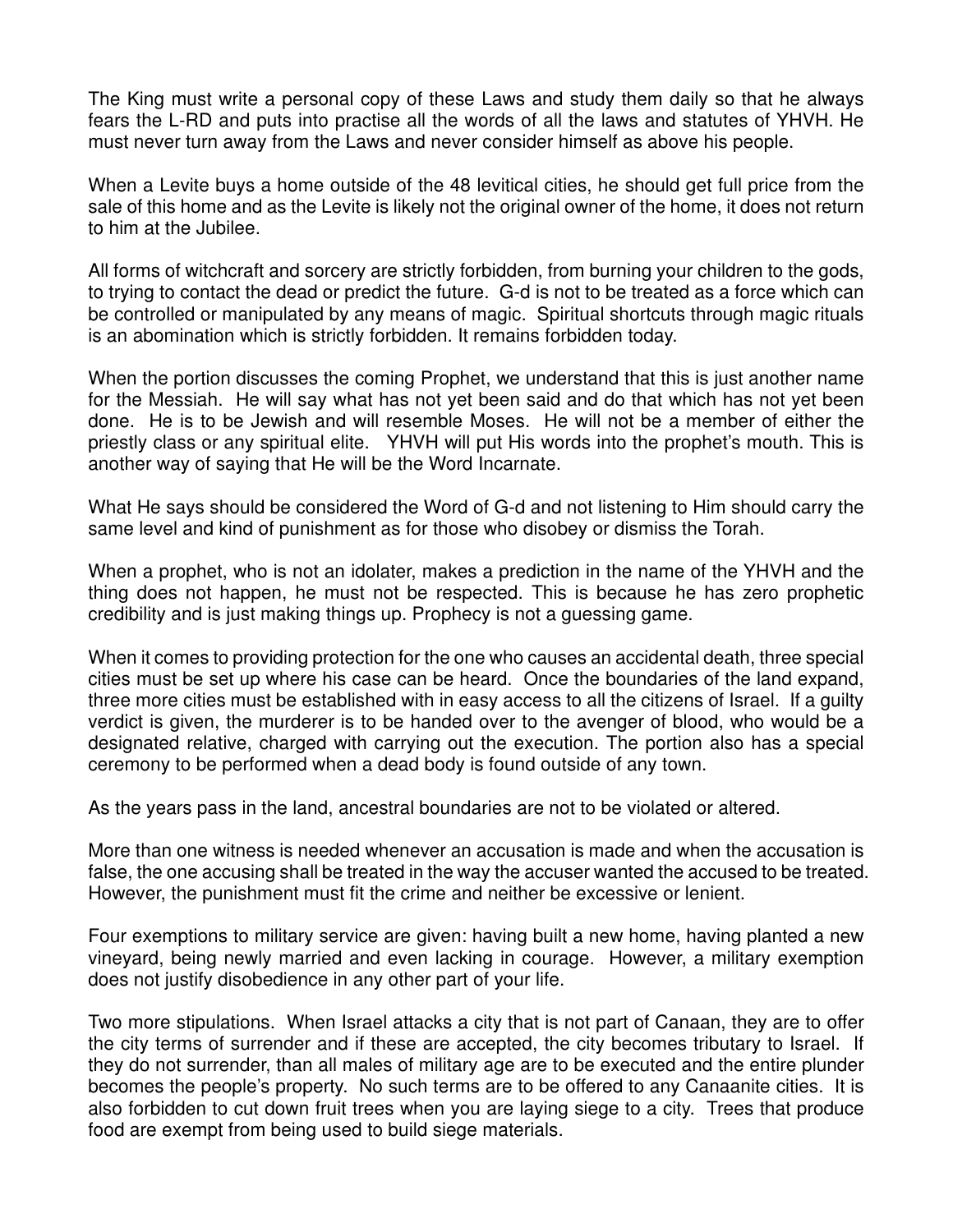## **Sermon: Preserving a Biblical Approach to the Bible, 2 Timothy 2:15**

Over the years, I have always promoted a high view of both the authority of the Scriptures and of its contents. We must obey what it says, without either adding to or subtracting from this sacred content. Our passage in Timothy says we must do our best to be a workman who is approved of G-d and who rightly teaches the Word, as he or she integrates it into their lives.

Sadly, there are some believers who handle the Word poorly and use it to teach doctrines not intended by the words of the text. I want to discuss this issue and encourage you not to wander down this deceptive, false path.

When I was teaching college English, I encountered a strange school of thought which taught that any piece of literature can have an infinite number of interpretations, depending on how the reader chooses to understand it. This is not true because the meaning of any piece of writing, is always limited to the writing purpose intended by the writer.

There are also any number of religious groups who feel that the Bible is filled with any number of hidden meanings. While the Bible does not always explain itself to our satisfaction, there are no special interpretive formulas we can use to get at any supposed deeper, hidden extra meaning. These are carnal inventions which are not really found in the text.

Among many groups of orthodox Jews, there are some who wrongly believe that each letter of the Torah has up to 70 different potential meanings. These can be gotten by reducing words to their mathematical equivalent and juggling these words and phrases to get at supposedly new and wonderful secret, mystical meanings. This line of mysticism originated with the renowned rabbi Akiva, who was opposed by one of my favourite Talmudic scholars, Rabbi Elisha Ben Ishmael. Rabbi Elisha Ben Ishmael taught that the Torah was conveyed in the ordinary language of men. In other words it says what it means and means what it says. Sadly, this is not the position of most Talmudic Jews today.

There is an equivalent error among Bible believers as a way of finding G-d's will for their lives. It is called: "Lucky Dipping". You just flip open your Bible and randomly point at a verse which will tell you the will of G-d for your life. One believer who tried this, asked G-d what to do with his life and when he flipped his Bible it said: "And Judas went out and hung himself". He prayed and asked G-d if this what he was supposed to do and his next lucky dip said: "Go thou and do likewise." In a panic, he tried a third time and got: "and that which thou doest, do quickly." This is superstitious behaviour which will not communicate the will of G-d to you and psychologists would call this: "magic behaviour", which this week's Torah portion also forbids. We should never try to make the Bible say what we want it to say.

One of the worst examples of twisting the meaning of the Bible and adding to it, is found among many evangelicals and is called dispensationalism. It takes 2 Peter 3:8, which says that a day is like a thousand years and says that human history has only been around for slightly under 6,000 years. While they wait for the millennium, or the seventh dispensation, they have named the sixth other supposed thousand year periods. The thousand year dispensation of innocence occurred during the days of Adam and Eve. The next thousand year dispensation occurred during the days of Noah and is called conscience. The aftermath of the Tower of Babel is called the dispensation of human government, while the days of Abraham are called the days of promise.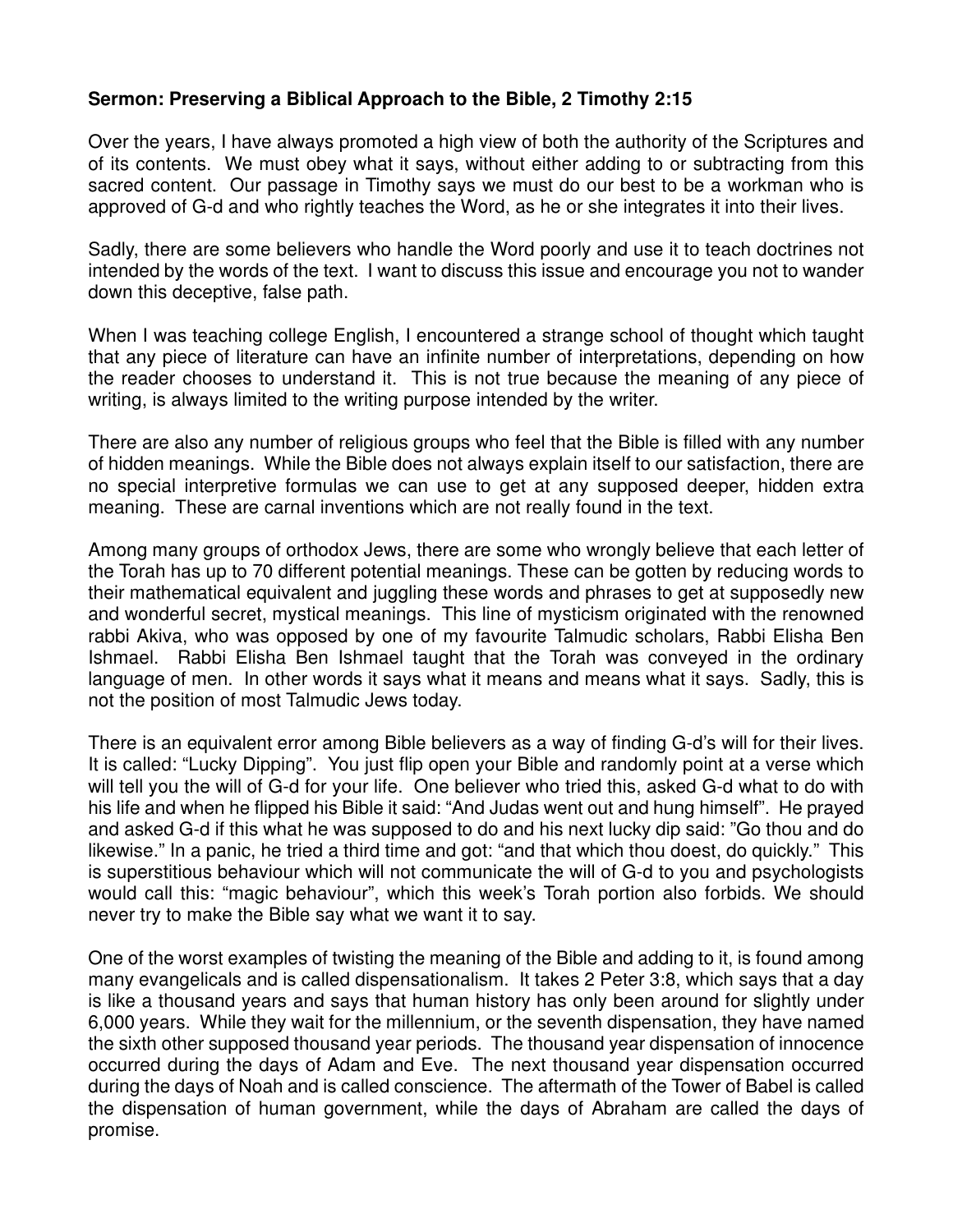The days of Moses are called the dispensation of the Law and we are supposedly coming to the end of the dispensation of grace. At the end of this dispensation, a seven year tribulation is supposed to happen before a millennium of peace. There is a similar system called covenant theology which only has three covenant time periods. Neither system has any solid biblical foundation, but the system is still followed, in part or in whole, by most evangelicals.

The original passage only says that the coming of the Messianic kingdom will take its own time coming, even if it appears to be taking a long time. Hence, a day may seem like a thousand years, and as we move closer to the coming kingdom, a thousand years may seem like a day. The passage does not say that a day is a thousand years or that the seven days of creation can be transformed into seven, thousand year periods (dispensations), starting with the beginning of creation.

The Jewish year was formulated from the genealogies and is close to a dispensational counting of time. It fails to take into account that the genealogies are not always strictly sequential, not always going from father to son. The age of the earth, as calculated by evolutionists, gives it a ridiculously old age, but the calculations of the dispensationalists and the rabbis, gives it a very young age. Moving away from solid biblical evidence or solid scientific evidence, will lead you into some pretty strange myths. We should not follow cunning myths, even though they present themselves as neat little packages.

When it comes to understanding the texts of the Bible, there are two bizarre, false systems of interpretation: gnosticism and the kabbalah. Gnosticism should not be confused with being an agnostic. An agnostic is unsure about religious truth, while a gnostic claims to have discovered hidden religious truths from the true spirit realm.

Gnostics claim that the physical world is merely an evil illusion and that the hidden spiritual realm is real and holy. The only way of bridging the gap between these two worlds or realms, is through special knowledge given to you from the spirit realm. The god of the hidden realm is supposedly the true god, while the lesser, creator god of the physical realm is the YHVH of the Bible. In this false system, the only way to get true knowledge is through a mystical encounter with the spirit realm and not from studying the meaning of any written texts.

I have always taught that the Bible is our only source of spiritual authority and truth and that these truths are taught either literally or literarily (symbolically). There is no special hidden knowledge, either leaking in from the supposed spirit realm, or hidden under or over and above, the words of the written text. When the Bible speaks literarily or symbolically, it refers to a specific limited meaning and symbolic language functions like a building a word picture. In the Bible, symbolic language is never a portal to any supposed hidden meaning which a particular text is supposed to contain. Meaning is always limited to the writing purpose of the author and never contains an infinite number of potential new meanings.

Our passage says that we should be sharing and teaching what the text means and not dividing it into thousand year dispensations or assigning it meaning from the secret spiritual realm where the true, invisible god is supposed to reside.

Kabbalism comes from the Hebrew word to receive and it is a system of special interpretive formulas which apparently dig below the written text to expose what G-d is supposedly really saying. Three of Kabbalism's strangest teachings are so foreign to what the Bible says, that I find it hard to believe that those who follow it, do not recognize it as rank paganism.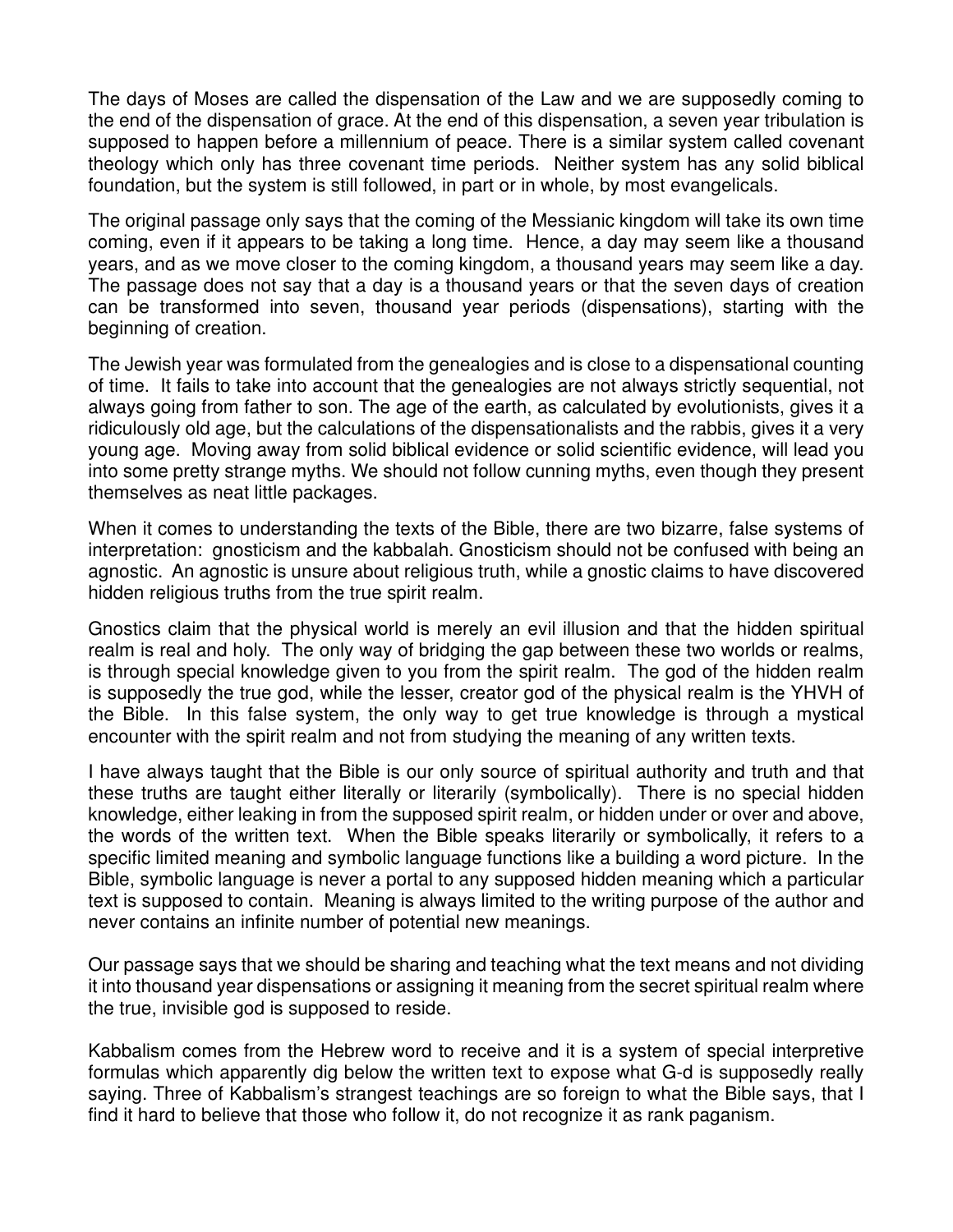Orthodox Jews teach the transmigration of souls, where the spirit of a dead person returns to earth to live one or more subsequent lives and it is similar to the Hindu teaching about reincarnation. The Chabad Lubavitchers also teach that the shechinah glory of G-d has somehow been broken into seven pieces or shards and one of them is hiding in the Western Wall. G-d is not a cosmic Humpty Dumpty who somehow fell off a wall and broke into pieces.

Related to this, they teach that Rabbi Menachem Schneerson and four other powerful Jews did not actually die, but somehow went into the spiritual realm in order to obtain more power. One day, they will return to earth, put the shechinah glory back together and inaugurate the Messianic Kingdom. Many of them believe that the Rebbe is the Messiah and his teachings fill over 300 volumes. Before he died, I heard him preach on TV when I lived in Montreal and I was not impressed.

Dispensationalism, Kabbalism and gnosticism impose a non biblical worldview on how we understand the Scriptures and do not contribute to what the Bible actually teaches. The Bible should be understood for what it says and according to the way it says what it says (Deut. 4:2 & 5:22). And even though at times it may be tempting, we need to learn not to go beyond that which is written (I Corin. 4:6). We should never take our words and try to say they are G-d's.

When the Bible does not give us details we would want to learn, these are never going to be discovered by adding details to any text of the Bible. Sometimes the meaning of a text may be enhanced by a study of biblical Jewish culture or from historical sources, but we should never make things up and claim that they have come from G-d. This is a habit which the Talmud frequently indulges in and you end up with weird, invented details like Adam and Eve supposedly being several hundred feet tall. They were not.

As we come to the Fall Feasts, we want to renew our determination never to add to the text of the Scriptures. We should also never delete from what the Scriptures actually teach or twist its teachings to support a personal position which is not actually found in the text. We need to avoid this kind of negative spiritual behaviour, if we truly want to walk with our Messiah according to what His Word actually teaches.

I do not use Deut. 29:29 as a cop out to avoid explaining what I do not understand in the Bible. I use it as a safety valve to keep me honest by admitting that there are some things which the Bible does not reveal and which can never be discovered by mysticism or gnosticism. There are secret things which will always belong to G-d and there are enough things which He has revealed, to keep us more than busy on our pilgrimage from conception to our Father's House in Glory.

When we encounter believers who teach these kinds of nonsense, we should not treat them like enemies. We should exhort them like brethren (2 Thess. 3:15). We also need to be extremely careful not to get sucked into strange and exotic teachings which are not found in the Scriptures. Our calling is to rightly dispense (share, teach) the Word, so that we have no reason to be ashamed (or blush). Dispensationalists have a lot to blush about.

Things do change when honest, sincere believers, study the Scriptures outside some of the foolish, arbitrary interpretative systems which blind them to what the Bible is actually saying. There are no holes or gaps in the Bible that need to be filled, just walls and limits which we need to learn not to violate. As we come to the Fall Feasts, we don't just need to take a personal inventory of our habits and behaviours, so that we can get back on track.